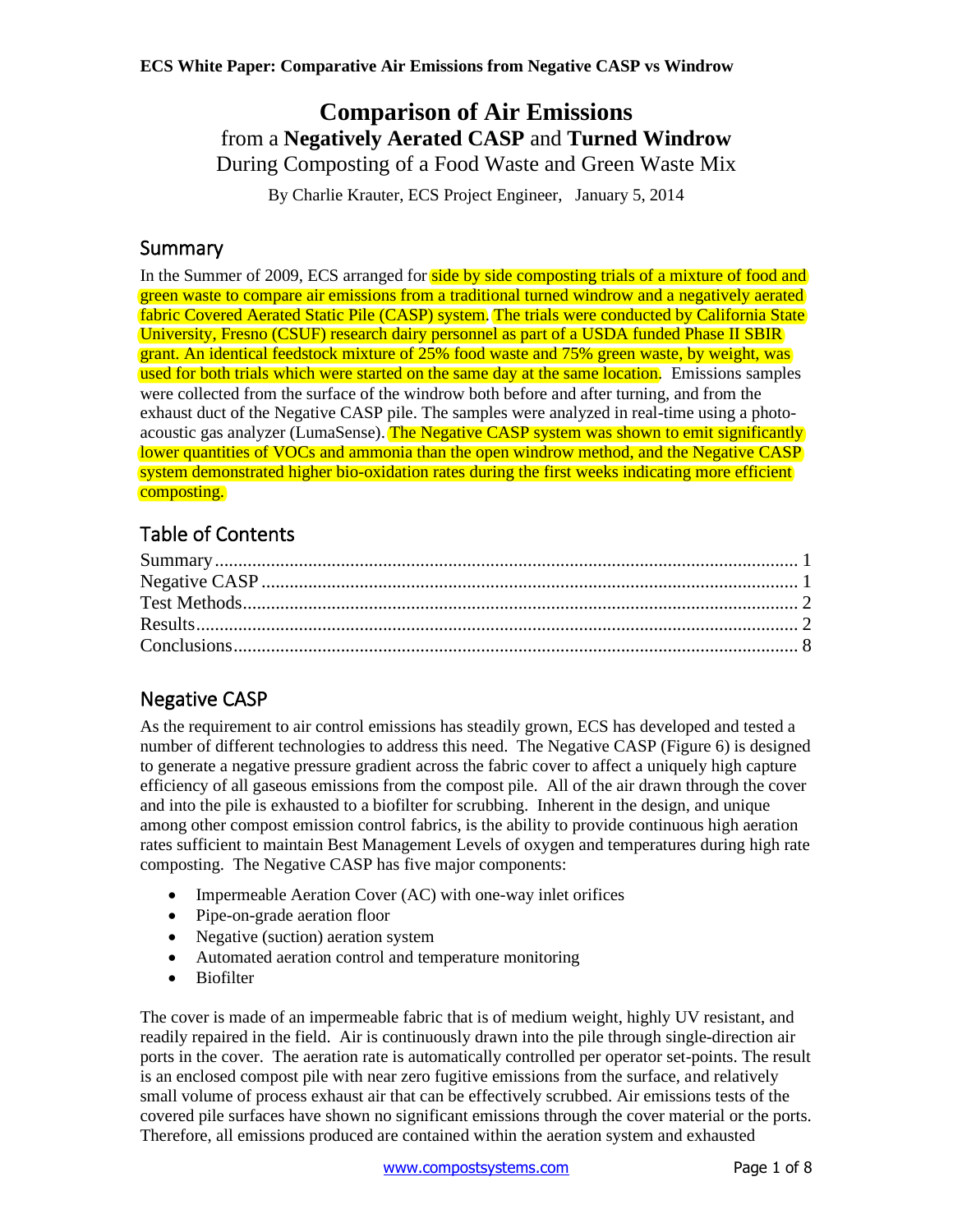through the biofilter. In Phase I of this grant, testing at CSUF demonstrated biofilter efficiencies of 96-99% for the target gas species.

## <span id="page-1-0"></span>Test Methods

The Negative CASP trial used a simple pilot system to supply the aeration and control (Photos 1 & 2). The pile was built to a height of 8 feet, with a footprint of 15ft x 65ft. The exhaust air from this pile was scrubbed in a free-standing biofilter. The Negative CASP pile was broken down once during the trial period on Day 22 and rebuilt. Measurements of emissions from the exhaust duct were taken *five times during the trial period*. During Phase I of this study measurements of VOCs above the fabric cover indicated they were at background levels; emissions did not escape through the impermeable and negatively pressurized cover. Unfortunately, tests were not conducted during this study to test the air emissions from the negatively aerated pile surfaces without covers in-place.

The windrow trial was built to a 4 foot height with an approximate 8 foot width at the base (Photo 3). This small cross-section provided a best-case scenario, due to the high surface to mass ratio, for passive cooling and supply of oxygen. The windrow was turned six times during the 35 day trial period. In each case, surface emissions measurements using flux chambers were taken before the windrow was turned and for a period of one hour after the turning. The values shown below are the averages of these before and after measurements.

Feedstock and final material samples were also taken for both trials, to determine final stability of the material in each trial.

## <span id="page-1-1"></span>Results

Prior to commencing the side by side trials, the Negative CASP Biofilter efficiency was tested on a mix that contained 87% green waste and 13% food waste. The results of the three gasses analyzed are shown in Table 1.

| Gas species   | Exhaust duct   | Biofilter surface | Control efficiency |
|---------------|----------------|-------------------|--------------------|
|               | (grams/minute) |                   |                    |
| Total VOCs    | 189            | 1.2               | 99.4%              |
| Methane       | 829            | 4.0               | 99.5%              |
| Nitrous oxide | 17.8           |                   | 99.2%              |

#### Table 1

Large scale commercial biofilters regularly exceed 90% control efficiency. But we attribute the high scrubbing efficiencies measured with the nature of the VOC's (mostly low molecular weight alcohols per Kumar et. al.), the relatively low chemical loading rates on the media, and the consistently cool temperatures in the media which enhances both gas solubility in the film layer and promotes mesophilic bacteria.

Air emissions data collected from the side by side composting trials are summarized below in a series of graphs. The primary pollutants of interest here are VOCs and ammonia. A graph and of CO2 emissions is also included as an indication of relatively level composting activity in each trial.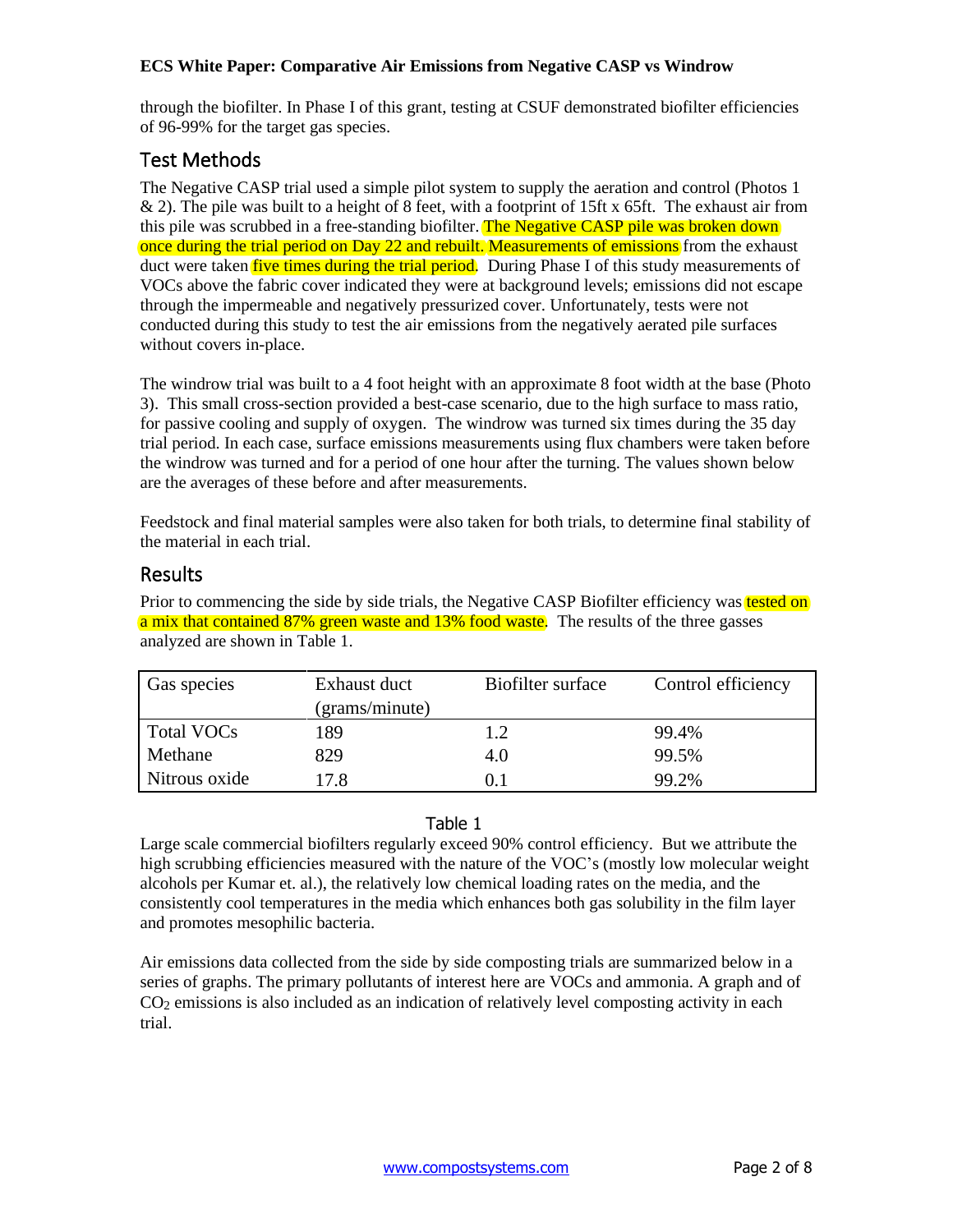

Figure 1 shows production of  $CO<sub>2</sub>$  during composting with each of the two methods. The actively aerated Negative CASP system produces significantly more  $CO<sub>2</sub>$  during the first half of the trial, indicating a higher rate of decomposition. The rate of decomposition in the windrow stays relatively steady until nearly day 30. The cumulative measured emissions of CO2 are 278 lb/ton for the Negative CASP and 235 lb/ton for the windrow. Samples taken after day 35 produced stability measurements of 1.7 mg CO2-C/g total solids/day for the Negative CASP and 2.3 for the windrow. However, a sample taken from the Negative CASP pile at Day 20 measured 2.2 mg CO2-C/g total solids/day. This further indicates that most composting in the Negative CASP pile occurred in the first 10-15 days, and further decomposition was likely limited by the stability of the remaining material.

CO<sub>2</sub> production during active composting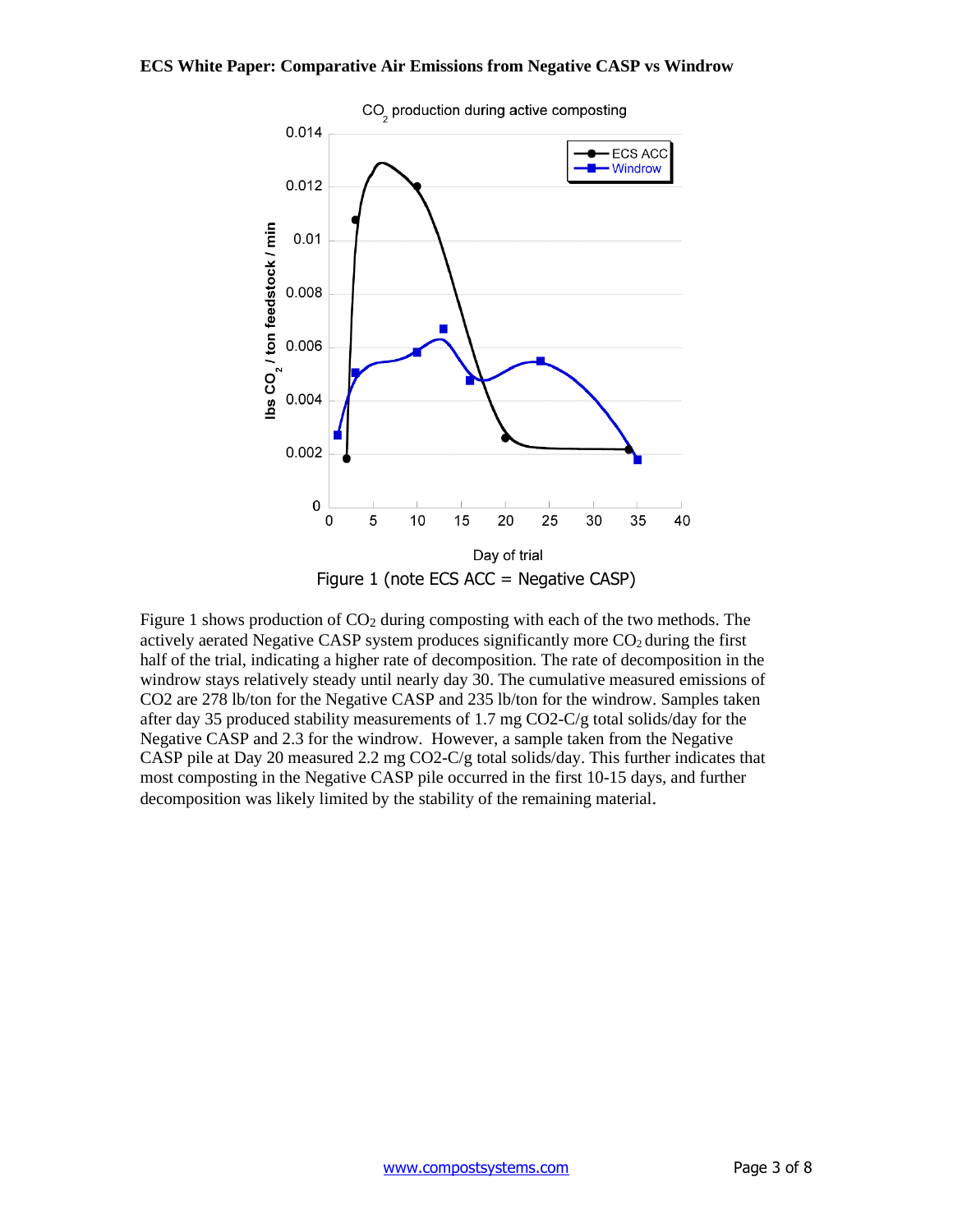

VOC production (without biofilter)

Figure 3 (note ECS ACC = Negative CASP)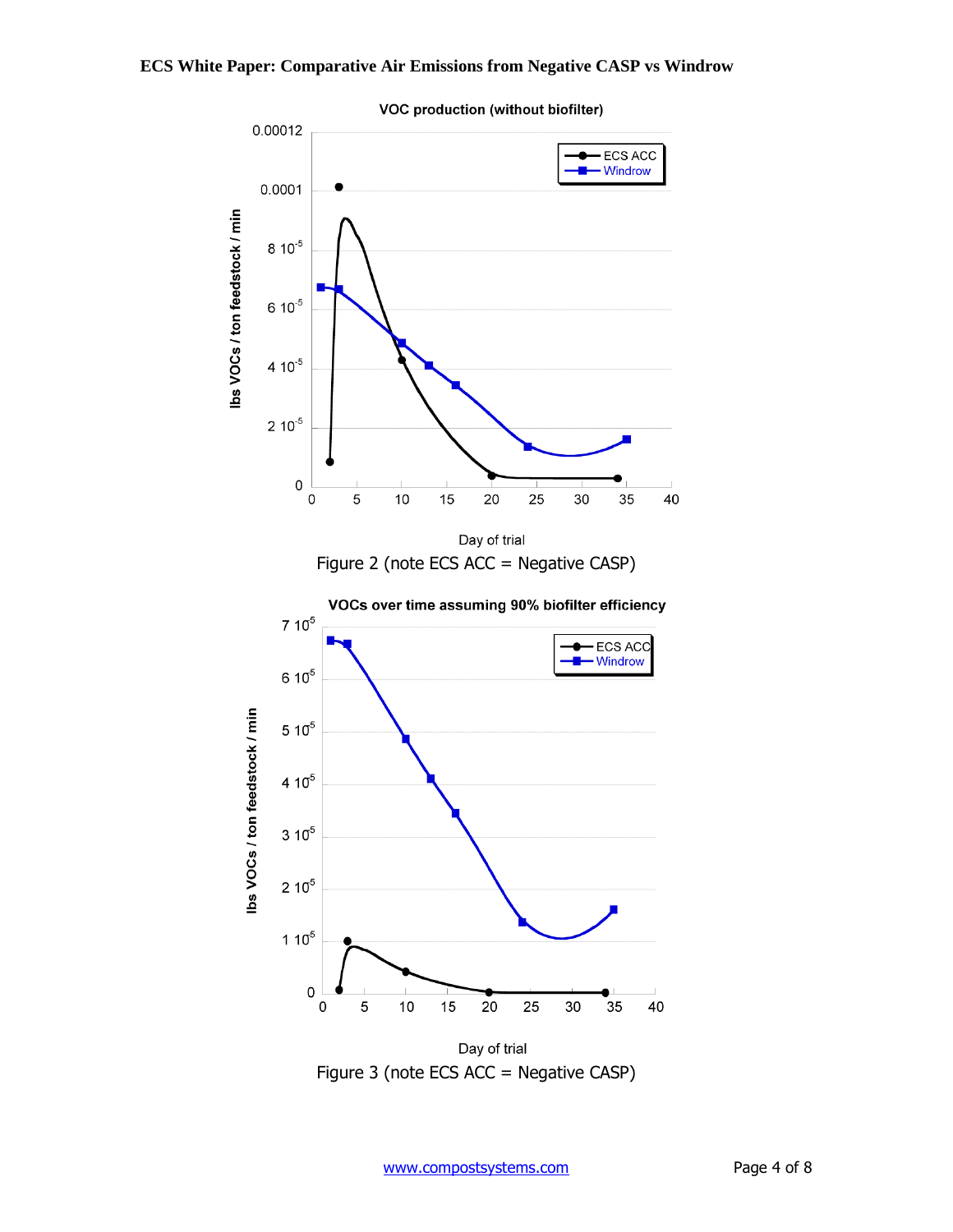Figures 2 and 3 show measured emissions of non-methane volatile organic compounds (VOCs) from both the Negative CASP and windrow trials. Figure 2 shows total emissions, while in Figure 3, the Negative CASP emission rates are corrected to account for a 90% control rate by the biofilter. (Earlier in this same study the engineers at CSUF measured a the scrubbing efficiency of over 97% by a biofilter with the same design and the same pilot ASP system).



Figure 4 (note ECS ACC = Negative CASP)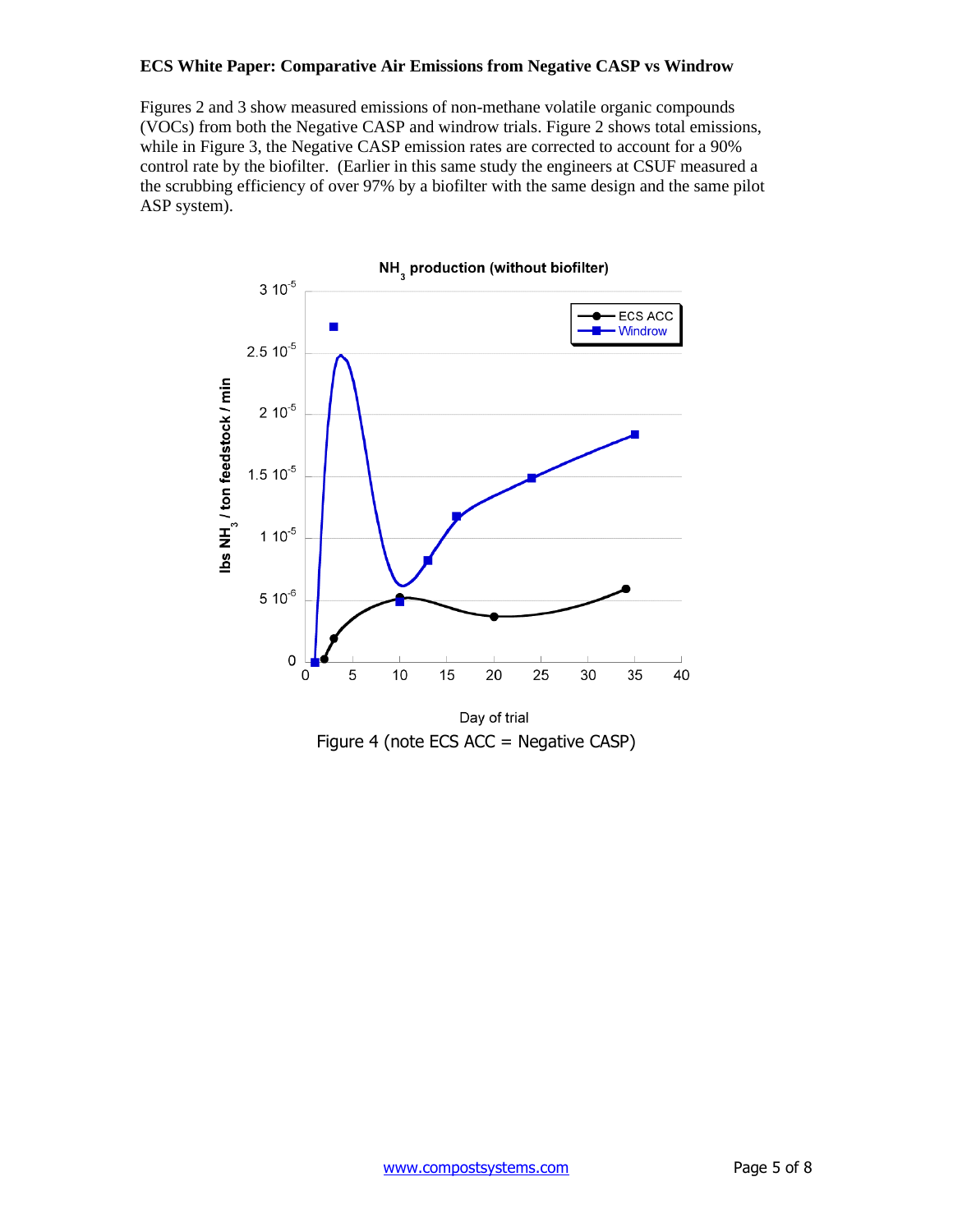

Figures 4 and 5 show emissions of ammonia from each of the two trials. Figure 4 shows raw emissions and Figure 5 shows corrected emissions from the biofilter in the Negative CASP system assuming a capture rate of 90%. In Figure 4, the amount of ammonia produced by the Negative CASP is lower than what is produced by the windrow, even without considering the control effect of the Negative CASP biofilter. This indicates more aerobic conditions in the actively aerated Negative CASP than in the passively aerated windrow.

Table 2 below shows cumulative measured emissions for each trial over the whole period. Due to control from the biofilter, total emissions of VOCs and ammonia are much lower in the Negative CASP system that in a turned windrow even though composting activity is similar in each case.

| <b>Cumulative Gas Emissions (Ibs/ton feedstock)</b> |                         |                      |              |  |  |  |
|-----------------------------------------------------|-------------------------|----------------------|--------------|--|--|--|
|                                                     | Negative<br><b>CASP</b> | <b>Negative CASP</b> |              |  |  |  |
|                                                     |                         | w/Biofilter          | Windrow      |  |  |  |
| <b>Gas Species</b>                                  | Total                   | 90% Control          | <b>Total</b> |  |  |  |
| <b>VOC</b>                                          | 12                      | 0.12                 | 1.6          |  |  |  |
| NH <sub>3</sub>                                     | 0.2                     | 0.02                 | 0.7          |  |  |  |
| いい                                                  | 278                     |                      | 235          |  |  |  |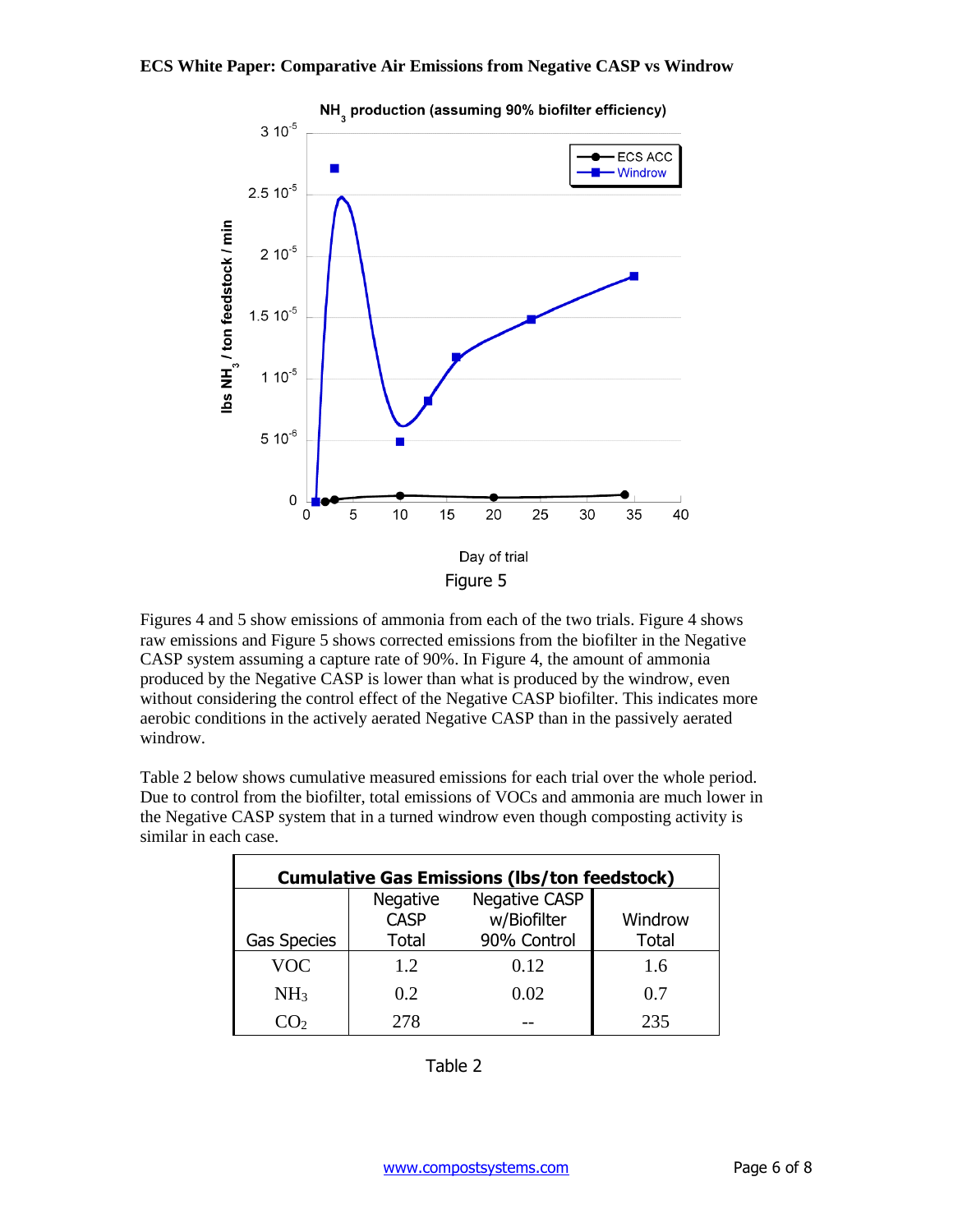

Figure 6 – Negative CASP Diagram



Photo 1- Negative CASP Pilot at CSUF Dairy



Photo 2- Negative CASP Pilot Biofilter Emissions Testing